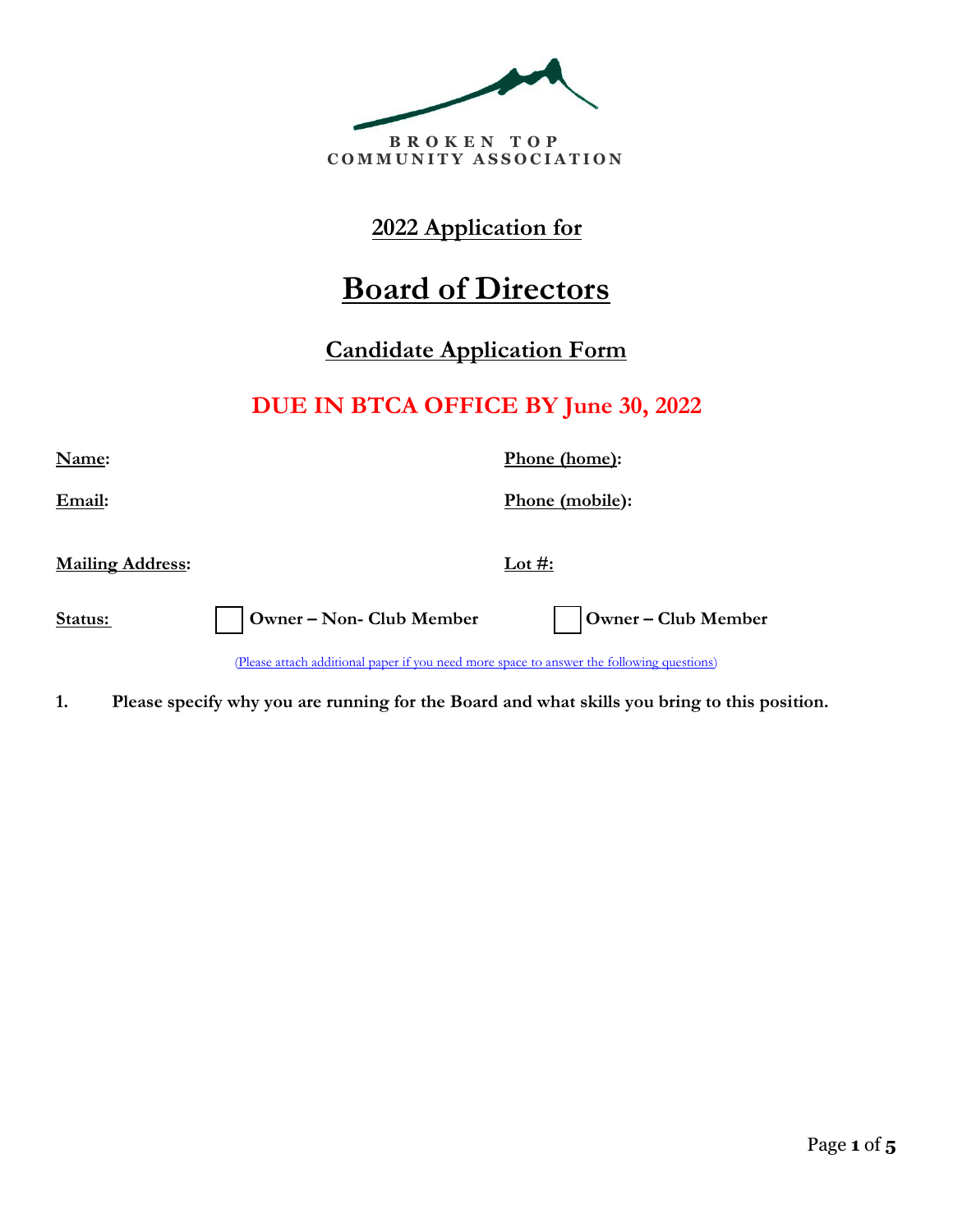**2. Describe previous experience on Committees, Boards of Directors, Organizations and related community involvement.**

**3. Describe your view(s) of CC&R enforcement and other Community rules.**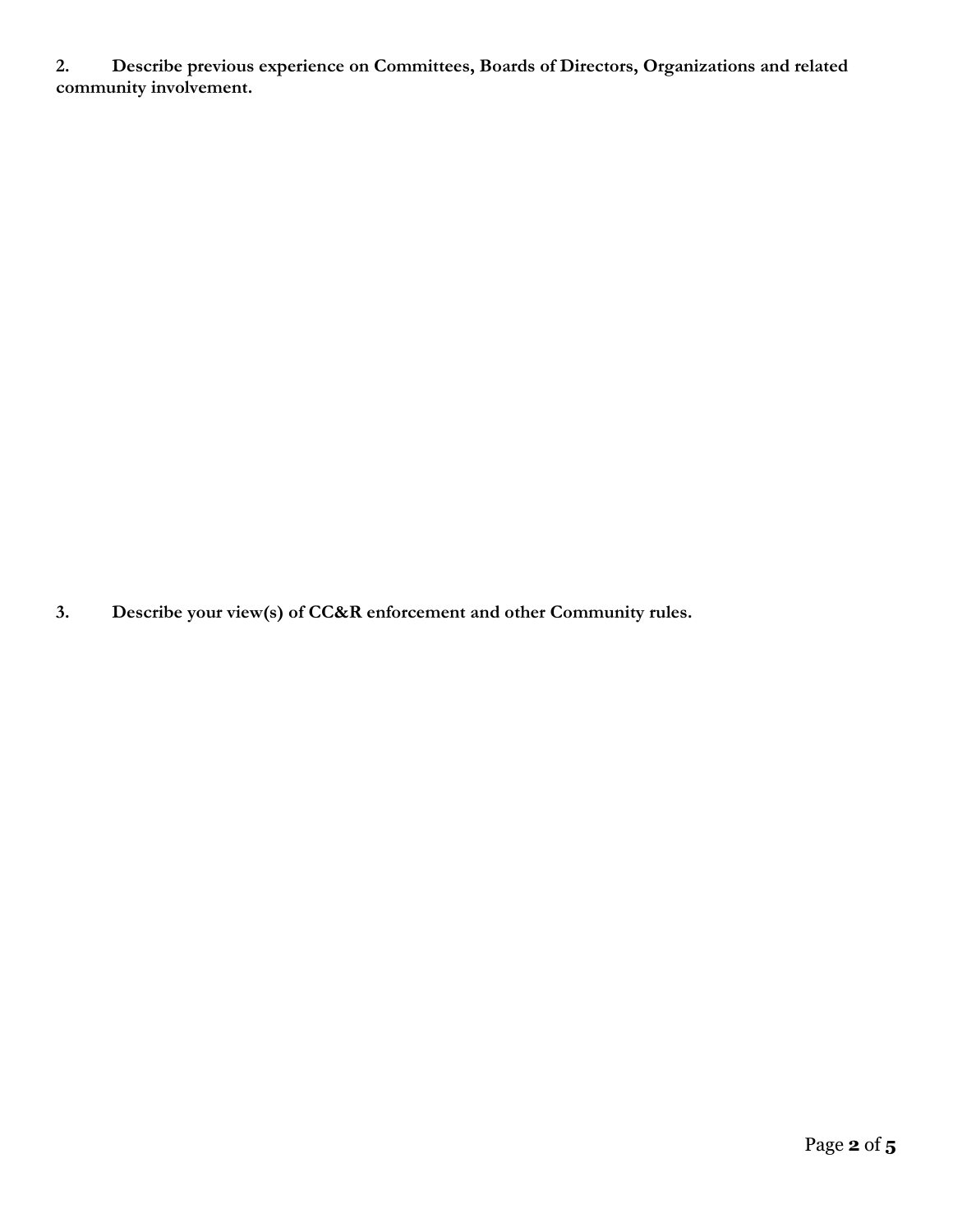**4. What do you see as the most important function of the Broken Top Community Association?**

**5. Do you have particular plans, programs or changes you would like to pursue as a Board member?**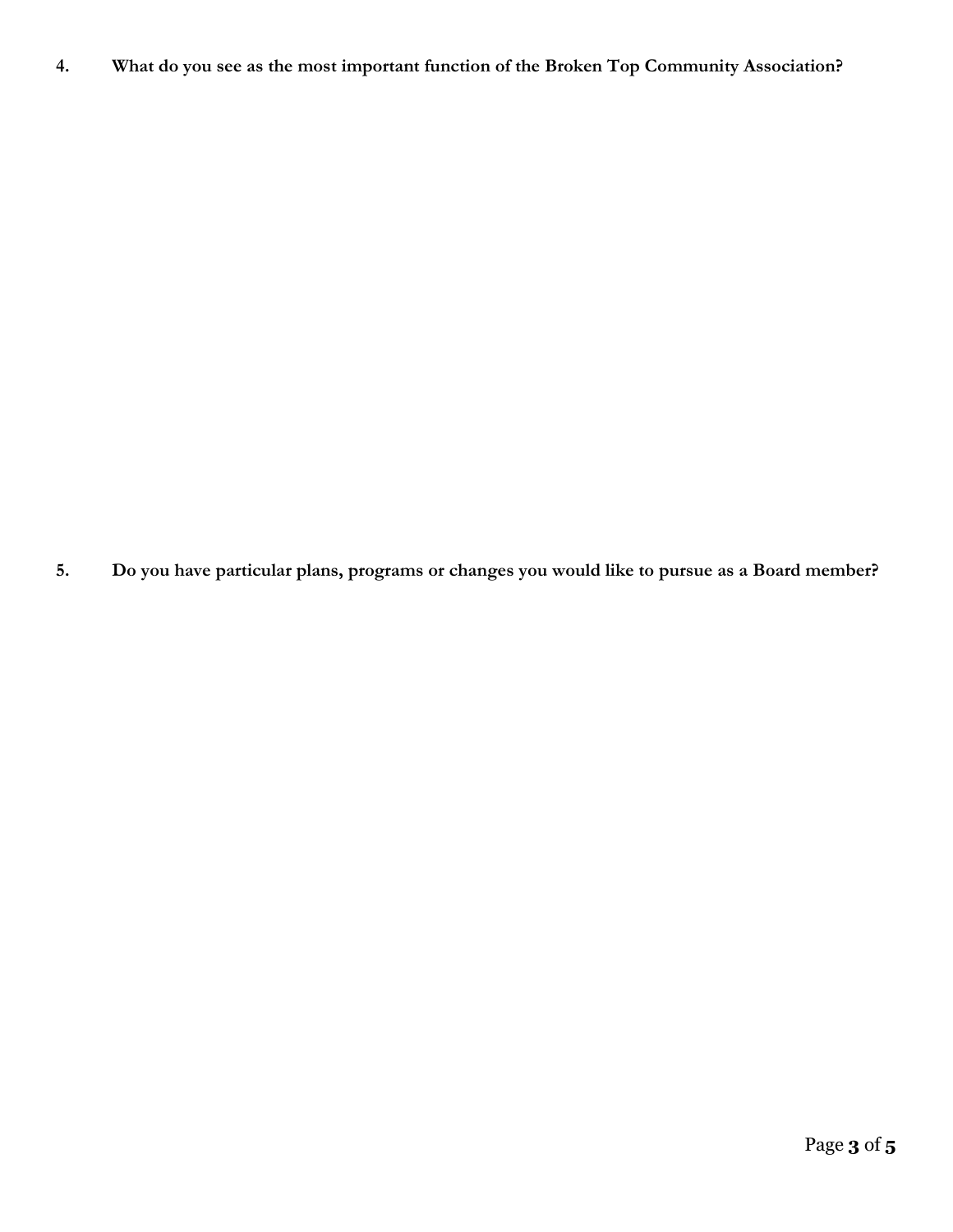**7. The BTCA Board assumed greater responsibilities due to the acquisition of the Broken Top Club in 2019. The Board now represents three different stakeholder groups: Broken Top homeowners who are not dues-paying Club members; Broken Top Homeowners who are dues-paying Club members: and non-resident dues paying Club members. How would you respond to the differing interests and priorities of the three groups? Are there overriding principles/priorities that should transcend the interest of the three groups?**